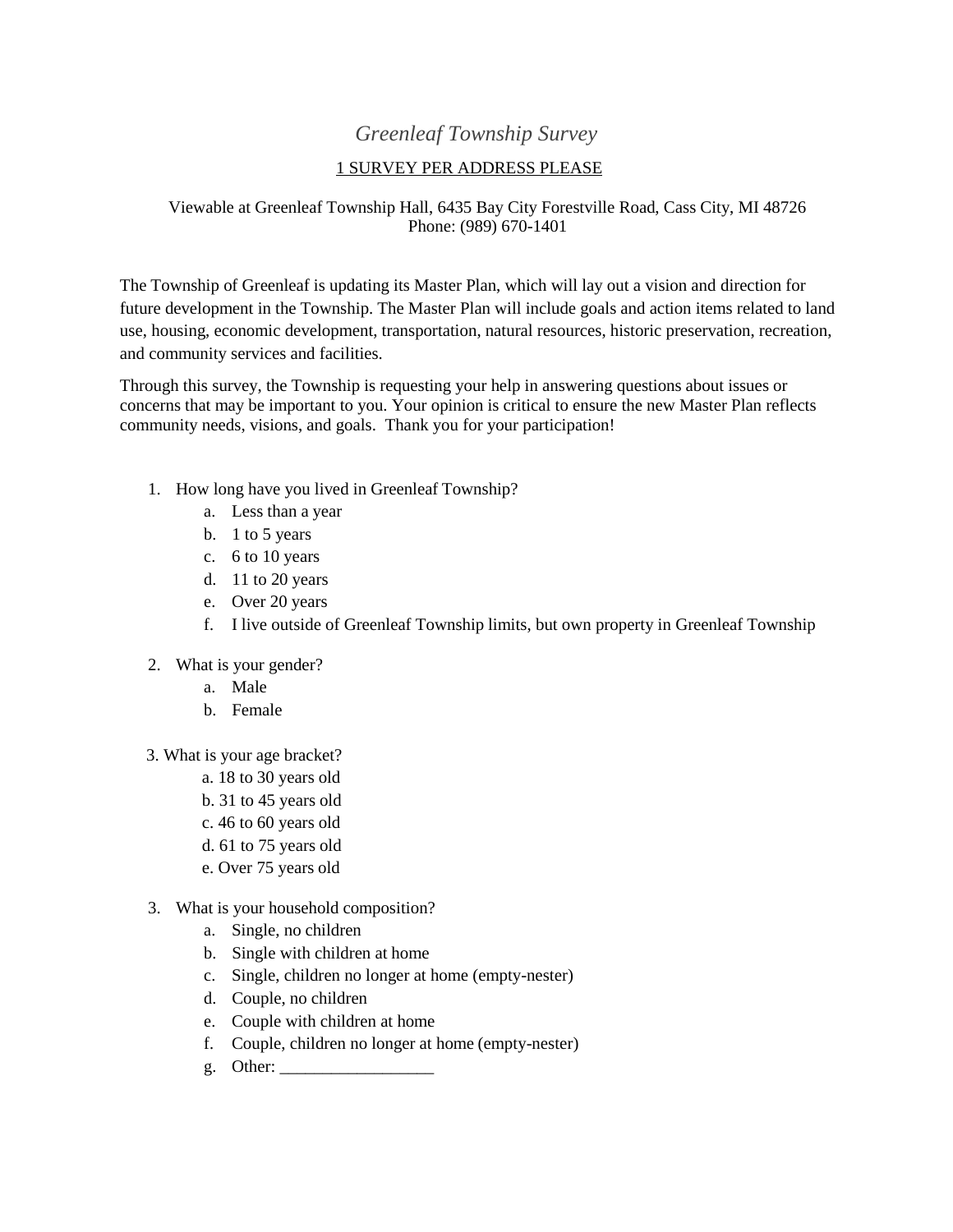- 4. How many people live in your household?
	- a. 1
	- b. 2
	- c. 3 to 5
	- d. 6 or more
- 5. Homeownership status?
	- a. Own
	- b. Rent
- 6. What is your work situation? (Circle all that apply)
	- a. Work in Greenleaf Township
	- b. Work within 25 miles of Greenleaf Township
	- c. Work more than 25 miles of Greenleaf Township
	- d. Self-employed/business owner
	- e. Unemployed
	- f. Retired
	- g. Not a resident of Greenleaf Township
	- h. Other: \_\_\_\_\_\_\_\_\_\_\_\_\_\_\_\_\_\_\_\_\_\_\_\_
- 7. What is your connection to Greenleaf Township? (Circle all that apply)
	- a. I live in Greenleaf Township
	- b. I work in Greenleaf Township
	- c. I have a business in Greenleaf Township
	- d. I frequently visit businesses, friends, and family within Greenleaf Township, but do not live here
	- e. I live outside the Township but own property within Greenleaf Township
	- f. None of the above

## 8. Please rate your perception of the following characteristics of Greenleaf Township from1 (negative) to 5 (positive).

| a. | Small town character                      |   |   |  |
|----|-------------------------------------------|---|---|--|
| b. | Sense of community                        |   |   |  |
| c. | <b>Employment opportunities</b>           |   | 3 |  |
| d. | Proximity to employment                   |   | 3 |  |
| e. | Walkability                               |   | 3 |  |
|    | Condition of roads                        |   | 3 |  |
| g. | Traffic                                   | 2 | 3 |  |
| h. | Parks and recreation                      | ↑ | 3 |  |
|    | Housing quality                           |   | 3 |  |
| ı. | Neighborhood quality                      |   | 3 |  |
| k. | <b>Emergency services</b>                 |   | 3 |  |
|    | Retail, shopping, & dining establishments |   |   |  |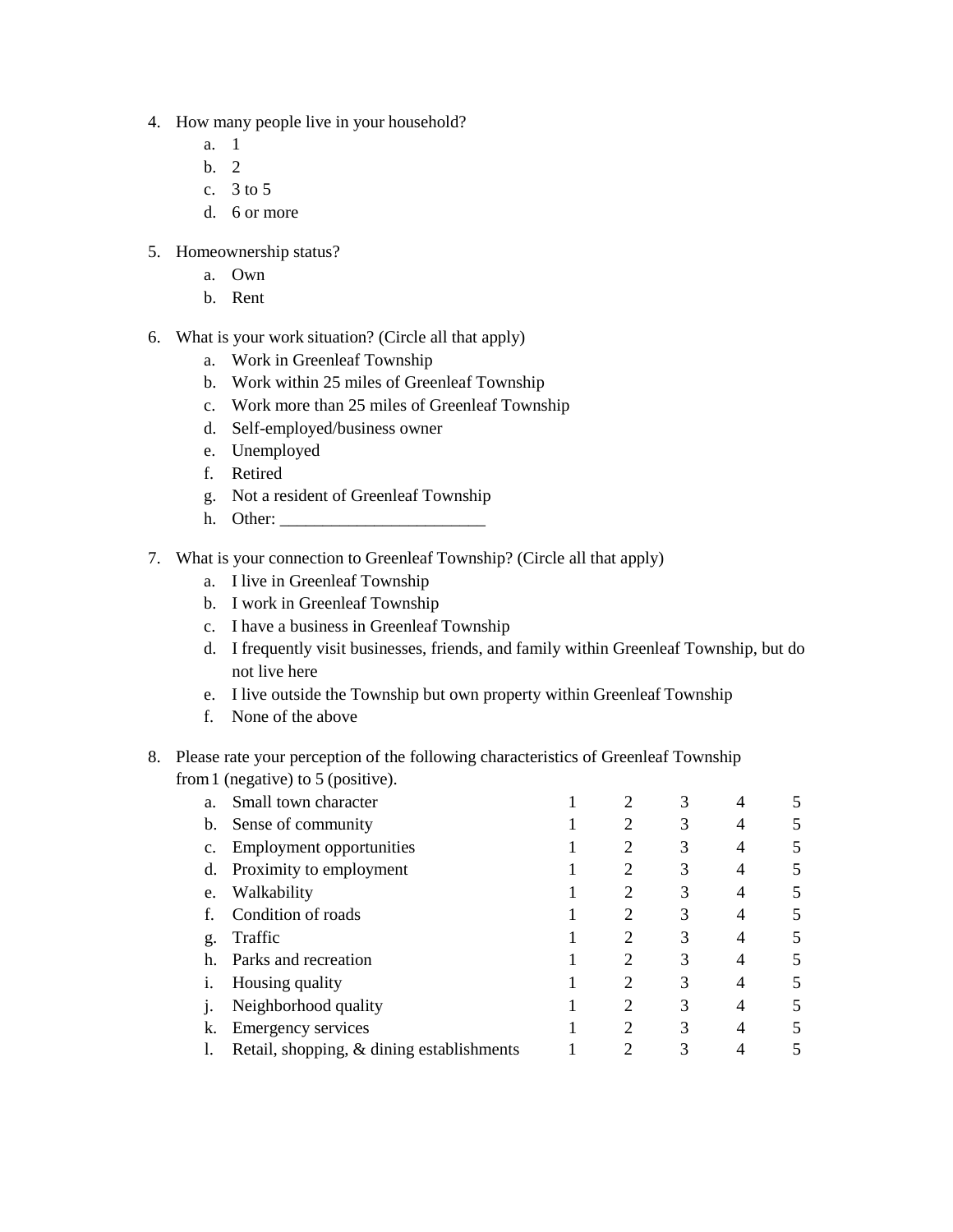- 9. What describes how you view the amount of commercial business in Greenleaf Township
	- a. Not enough
	- b. Just right
	- c. Too much
	- d. Other, please explain \_\_\_\_\_\_\_\_\_\_\_\_\_\_\_\_\_\_\_\_\_\_\_\_\_\_\_\_\_\_\_\_\_\_\_\_\_\_\_\_\_\_\_\_\_\_\_

10. Please rate the following by importance to you:

| a. | Encourage assisted living and other health care establishments               |                    |               |  |  |  |  |
|----|------------------------------------------------------------------------------|--------------------|---------------|--|--|--|--|
|    | Very Important                                                               | Somewhat Important | Not Important |  |  |  |  |
|    |                                                                              |                    |               |  |  |  |  |
|    | b. Improve the appearance of residential areas                               |                    |               |  |  |  |  |
|    | Very Important                                                               | Somewhat Important | Not Important |  |  |  |  |
|    | c. Improve zoning and code enforcement efforts                               |                    |               |  |  |  |  |
|    | Very Important                                                               | Somewhat Important | Not Important |  |  |  |  |
|    | d. Provide housing to meet the needs of seniors and young adults/families    |                    |               |  |  |  |  |
|    | Very Important                                                               | Somewhat Important | Not Important |  |  |  |  |
|    | e. Preserve natural features (woodlands, trees, wetlands, etc.)              |                    |               |  |  |  |  |
|    | Very Important                                                               | Somewhat Important | Not Important |  |  |  |  |
|    | Encourage telecommunication towers for internet and cell phone service<br>f. |                    |               |  |  |  |  |
|    | Very Important                                                               | Somewhat Important | Not Important |  |  |  |  |
|    |                                                                              |                    |               |  |  |  |  |

- 11. What type of new retail/service establishments would you like to see in Greenleaf Township?
	- a. Gas stations/convenience stores
	- b. Food service/produce/general store
	- c. Professional office/healthcare
	- d. Appliance stores
	- e. Restaurants
	- f. Technology services
	- g. Other:
	- h. None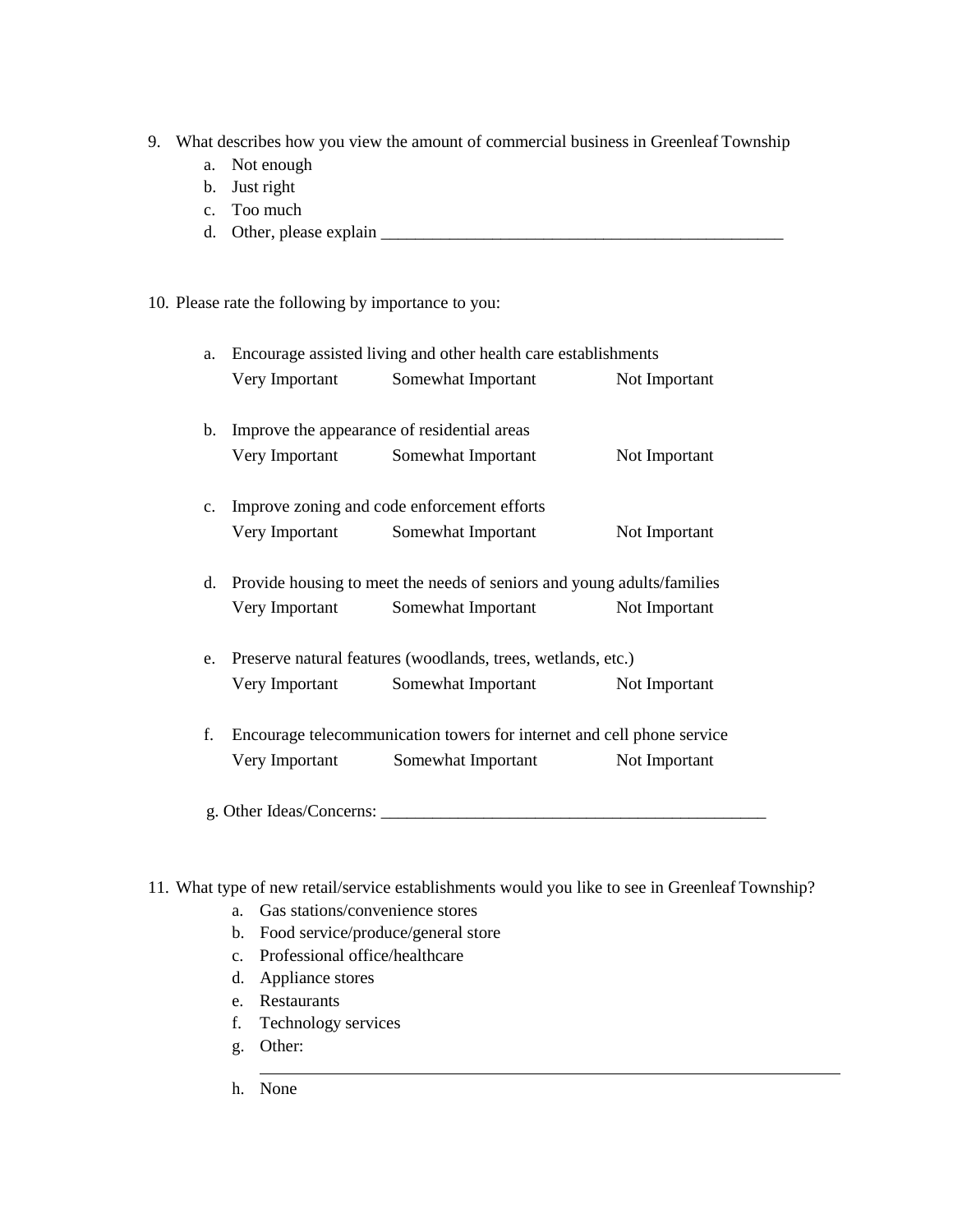- 12. The previous Greenleaf Township master plan had the following goals. Please rate each accordingly:
	- a. Recognize that the character of the Township is primarily agricultural with residential homes in a rural setting, that agriculture is of fundamental importance to the economy of the Township, and seek to preserve and maintain the Township's farmlands.

Less relevant today the same relevance today more relevant today

b. Promote the efficient use of land in the Township in a manner which protects both natural resources and individual property rights.

Less relevant today the same relevance today more relevant today

c. Pursue land development policies that foster a safe and efficient transportation network for an agricultural/residential community.

Less relevant today the same relevance today more relevant today

d. Use community resources in the most efficient and effective manner possible for the delivery of high-quality services to all Township residents.

Less relevant today the same relevance today more relevant today

e. Assure safe and affordable housing for all residents.

Less relevant today the same relevance today more relevant today

- 13. What are the most important reasons you continue to reside in Greenleaf Township? (Circle all that apply)
	- a. Sense of Community
	- b. I don't want to leave my home
	- c. Rural character
	- d. My neighbors
	- e. Family members nearby
	- f. Recreation Opportunities
	- g. Retirement
	- h. Close to work
	- i. Community services (police, fire, etc.)
	- j. Abundant open spaces
	- k. Other: